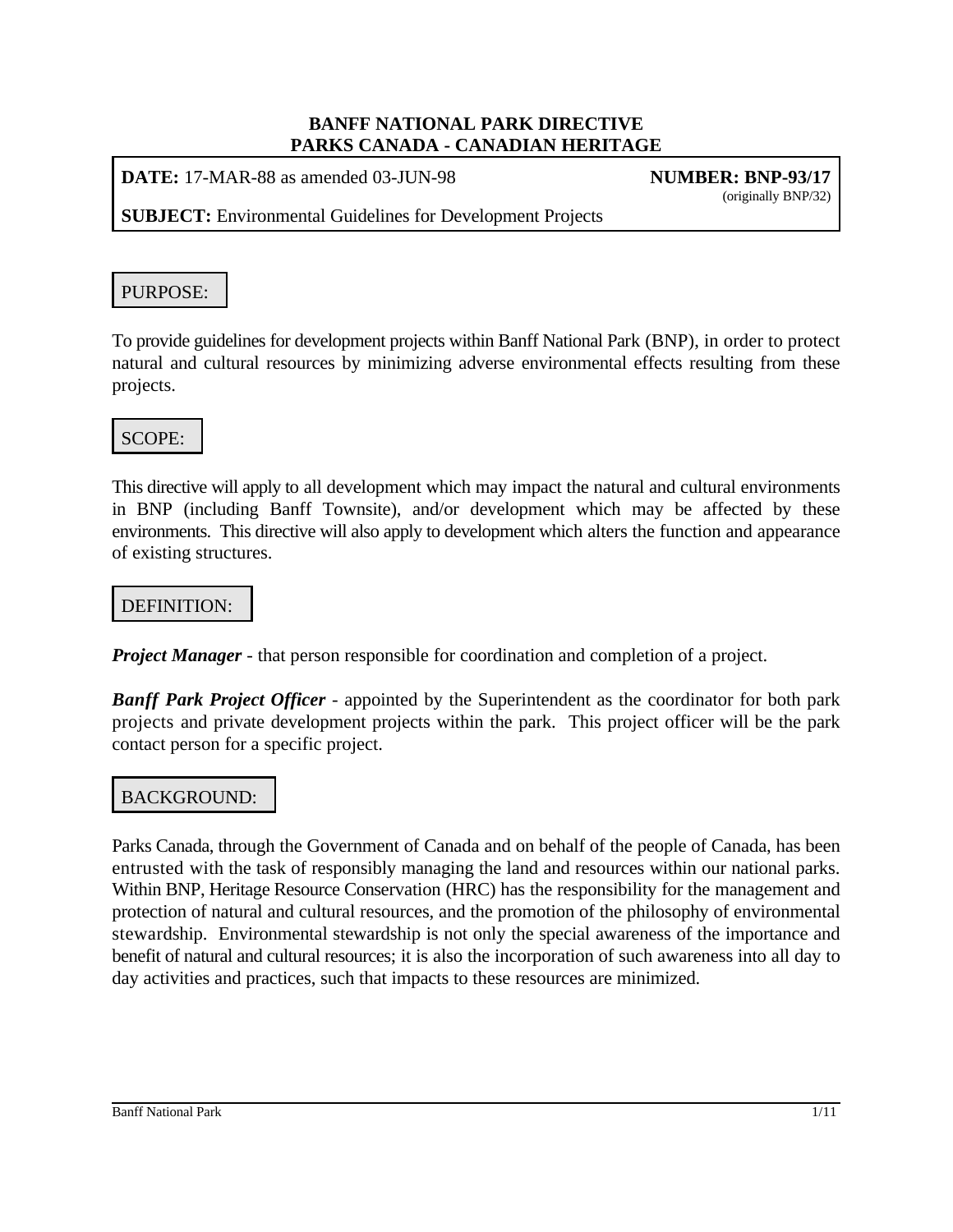**DATE:** 17-MAR-88 as amended 03-JUN-98 **NUMBER: BNP-93/17**

(originally BNP/32)

**SUBJECT:** Environmental Guidelines for Development Projects

*National Parks are special places.* Development projects within National Parks boundaries will require special attention. Individuals carrying out such projects will require a heightened awareness of environmental stewardship. While some projects will provide the needed services to the park resident and visitor; other projects, without care or consideration for the environment, may do serious harm.

For each project, the Canadian Environmental Assessment Act (C.E.A.A.) will be applied to the required level to identify concerns and provide mitigating measures. Further direction in the form of specific guidelines for development will be provided below to assist in ensuring environmentally sound practices on the development sites.

## POLICY:

### **1. Project Coordination**

After project approval and contract awards, and prior to the start of development activities, a pre-construction meeting will be scheduled by the project manager and will include:

- the Superintendent or his delegate (major projects);
- the Park Project Manager;
- the Project Manager;
- the CEEA or Environmental Surveillance Officer;
- the monitoring Park Warden (where required);
- the Contractor:
- the Engineer (where required);
- other personnel who have concerns involving the project (ie: Archaeology, etc.).

Periodic on-site meetings with the Environmental Surveillance Officer (ESO) and the Project Manager may be required during the development phase to discuss environmental concerns. Outstanding problems or significant deviations from approved plans which cannot be resolved at the field level will be presented to the park Superintendent, or his delegate, for final decision.

**NOTE:APARK WARDEN IS RESPONSIBLE FOR THE PROTECTION OF NATURAL AND CULTURAL RESOURCES WITHIN NATIONAL PARKS** AND HAS AUTHORITY AS A PEACE OFFICER, TO ENFORCE THE NATIONAL PARKS ACT, ITS REGULATIONS AND RELATED GUIDELINES AND **DIRECTIVES. A PARK WARDEN MAY STOP WORK AT ANY TIME, IF NECESSARY, TO PREVENT UNDUE ENVIRONMENTAL DAMAGE.**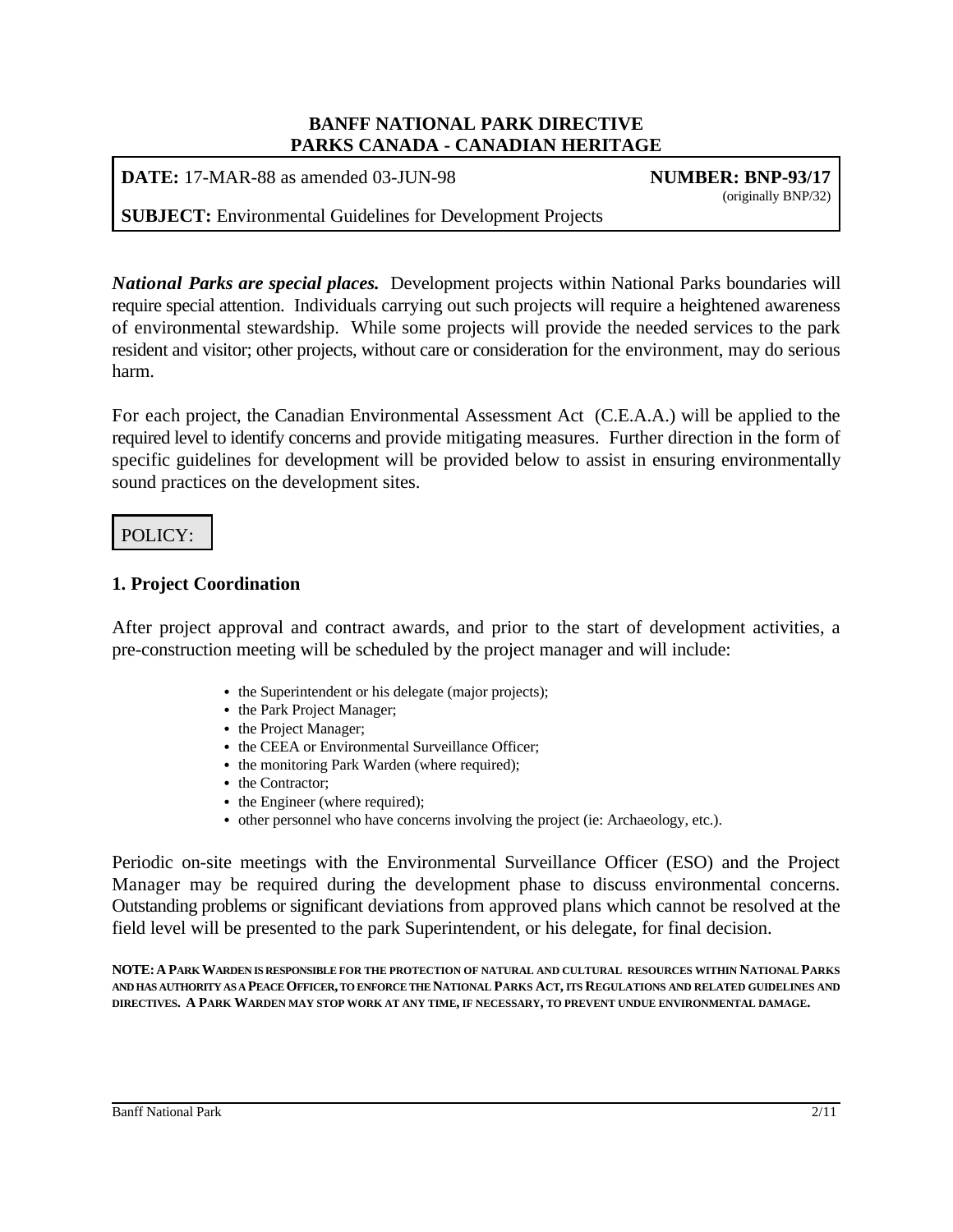**DATE:** 17-MAR-88 as amended 03-JUN-98 **NUMBER: BNP-93/17** 

(originally BNP/32)

**SUBJECT:** Environmental Guidelines for Development Projects

### **2. Specific Direction for Project Managers**

For each project, specific instructions will be prepared by HRC for issue to the project manager. These will include environmental concerns and permit/license requirements. The following guidelines shall apply.

# GUIDELINES:

- 1. **Site Access** Access to the work site should be identified in the contract documents, especially if access is going to be a problem, so that contractors can estimate costs in their bids. Access to the construction site will be clarified in detail at the initial pre-construction meeting. The contractor will ensure that:
	- 1.1. Only designated access routes are used.
	- 1.2. Vehicle parking is restricted to established roads or identified parking area(s).
	- 1.3. Load restrictions (when necessary) on access routes are implemented, to prevent damage to structures or road surfaces. Overweight permits may not be issued during certain periods of the year.
	- 1.4. Construction equipment is operated and parked only within the confines of the construction site. Construction site boundaries will be delineated by flagging or fencing materials and maintained throughout the duration of the project.
	- 1.5. Roads, sidewalks and other public accesses are maintained with minimal interference.
- **2. Employee Briefing** The contractor will conduct briefing sessions for all employees and sub-contractor employees and will cover the following topics:
	- 2.1. Care of the environment in the area where the work is being performed.
	- 2.2. Harassment or attraction of wildlife.
	- 2.3. Pollution and garbage management.
	- 2.4. Relevant Park Regulations, and the authority and responsibilities of the Park Warden.
	- 2.5. Relations between workers, tourists and residents.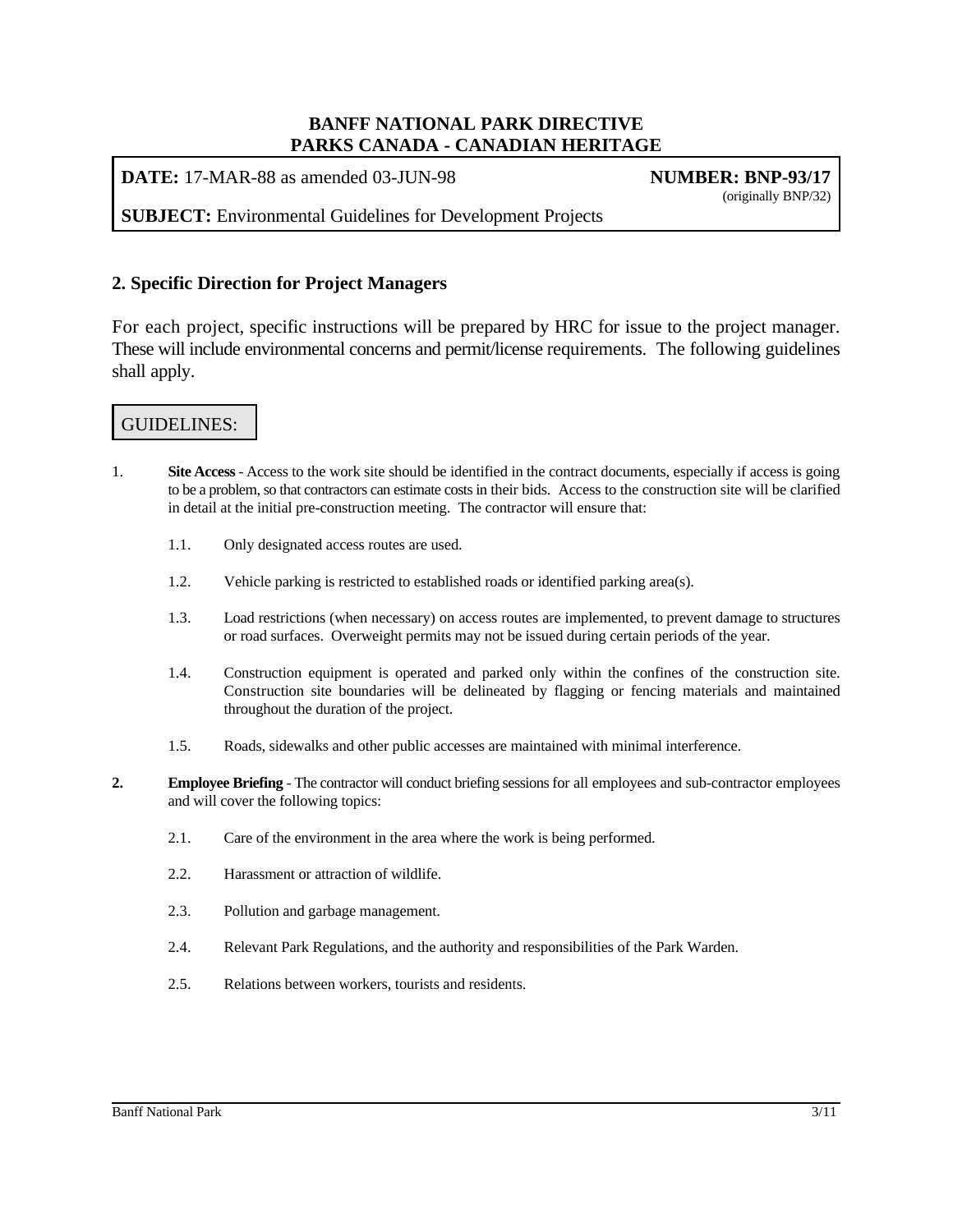**DATE:** 17-MAR-88 as amended 03-JUN-98 **NUMBER: BNP-93/17**

(originally BNP/32)

### **SUBJECT:** Environmental Guidelines for Development Projects

2.6 Specific vehicle access to the work site, and requirement for National Park Vehicle Entry Permits.

### **3. Sanitary and Garbage Facilities**

- 3.1. The contractor shall be required to provide regularly serviced sanitary ( toilet ) facilities to adequately provide for the number of employees anticipated on-site.
- 3.2. All garbage must be stored and handled in conformance with the *National Park Garbage Regulations.*
- 3.3. The contractor shall be required to provide approved bear-proof storage for any edible garbage or food containers that may be disposed of on-site. No littering will be tolerated.
- **4. Wildlife** The contractor shall ensure that there is no harassment of wildlife as a result of his operation and that no action is permitted which will attract wildlife to the site. The contractor will notify HRC in BNP of wildlife encounters on or around the work site or crew accommodation, as soon as the problem arises or within 24 hours at the latest.
- **5. Cultural Resources** The contractor will immediately inform the ESO and/or the Project Manager of any items of historic interest or evidence of archaeological finds that are discovered on the development site ( ie: old garbage dump sites, cabin sites, etc. ). The ESO monitoring the project will inspect the site immediately and provide written direction to the Project Manager as to the method in which to proceed with the work after consultation with Alberta Regional Archaeologists. All historical and prehistorical finds must be protected and will remain the property of Parks Canada. (See also "12. Excavating".)
- **6. Site Investigation and Surveys** Any site investigation work involving disturbances to the natural environment requires prior approval from the Superintendent. Some site disturbance is necessary at the planning stage for most projects. The impacts of such disturbances will be minimized, especially if the disturbed area is likely to be outside the eventual construction site.
	- 6.1 Wildfire Considerations (from *"Wildland-Urban Interface Forest Fire Potential and Fuel Reduction Plan for Banff Townsite and Surrounding Area"* ). Within the past several decades, fire suppression has resulted in relatively few large fires in the park. During the same period, considerable development has taken place within the park. Not only have the communities of Banff and Lake Louise grown into the surrounding forest areas, but a number of recreational and service centres have been constructed throughout the forest. These structural values are now increasingly at risk from potential high intensity forest fires, and protection of people and property within the zone, referred to as the wildland-urban interface, is becoming more urgent.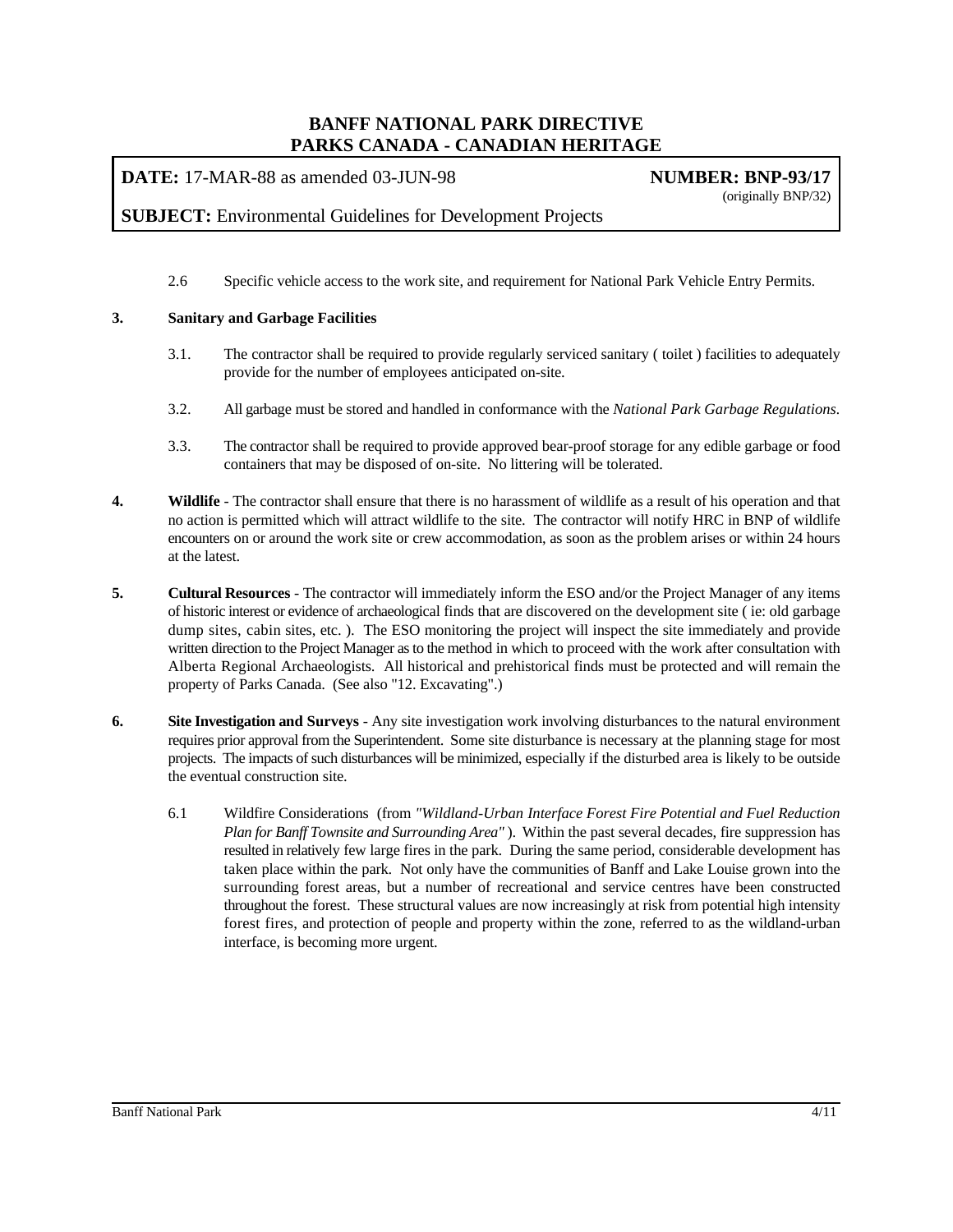**DATE:** 17-MAR-88 as amended 03-JUN-98 **NUMBER: BNP-93/17**

(originally BNP/32)

**SUBJECT:** Environmental Guidelines for Development Projects

- 6.2 Site specific investigations and considerations should focus on an assessment of forest fuels build-up at the periphery of the development site. A number of factors are of concern for each specific location. These include:
	- $\bullet$  fuel type
	- $\bullet$  slope
	- nature and position of threatened values
	- degree of safety to be attained by the fuel modification treatment
	- appearance, aesthetics of the treated area
	- economics of the project
	- capabilities of the organization to conduct the project.
- 6.3 An urban-wildland interface fire assessment that provides information concerning values at risk with respect to facility development in a forested environment is available from HRC in BNP.
- **7. Site Preparation** The area to be cleared will be delineated using biodegradable flagging tape. Prior to tree or vegetation removal, the site will be inspected by HRC to ensure compliance with Section  $16(1)(2)(3)$  of the *National Parks Building Regulations* concerning preservation of trees and vegetation in general. Trees are to be cut so that they fall inside the cleared perimeters. Tree removal will be detailed on approved site plan or landscaping plan.

#### **8. Disposal of Trees**

- 8.1 Trees larger than 15 cm (DBH) shall be:
	- cut into blocks not to exceed 35 cm. and stockpiled at a designated location for use as firewood; or if deemed necessary by the department;
	- marked, felled, and piled at a designated location for use as sawlogs.
- 8.2 Trees under 15 cm (DBH) and other woody materials such as stumps, tops, and limbs can be disposed of in the following manner:
	- the materials may be processed by chipper and deposited at a designated site; or
	- depending on fire hazard and weather conditions, on-site burning may be permitted. A burning permit is required from HRC. As part of the conditions for granting a burning permit, the contractor may be required to provide the following:
		- 8.2.1 For the period Nov.1 to April 14:
			- slash pile must be surrounded by 10 meters of mineral soil;
			- slash pile must be a minimum of 20 meters from standing timber;
			- 24 hour supervision when fire is active; a smoldering fire may be left unguarded if above safeguards are met;
			- a front-end loader, cat and / or water truck must be readily available;
			- information of the maximum size of the fire and number of fires going at one time;
			- burning must be done on road right-of-way unless a cleared area has been given prior approval.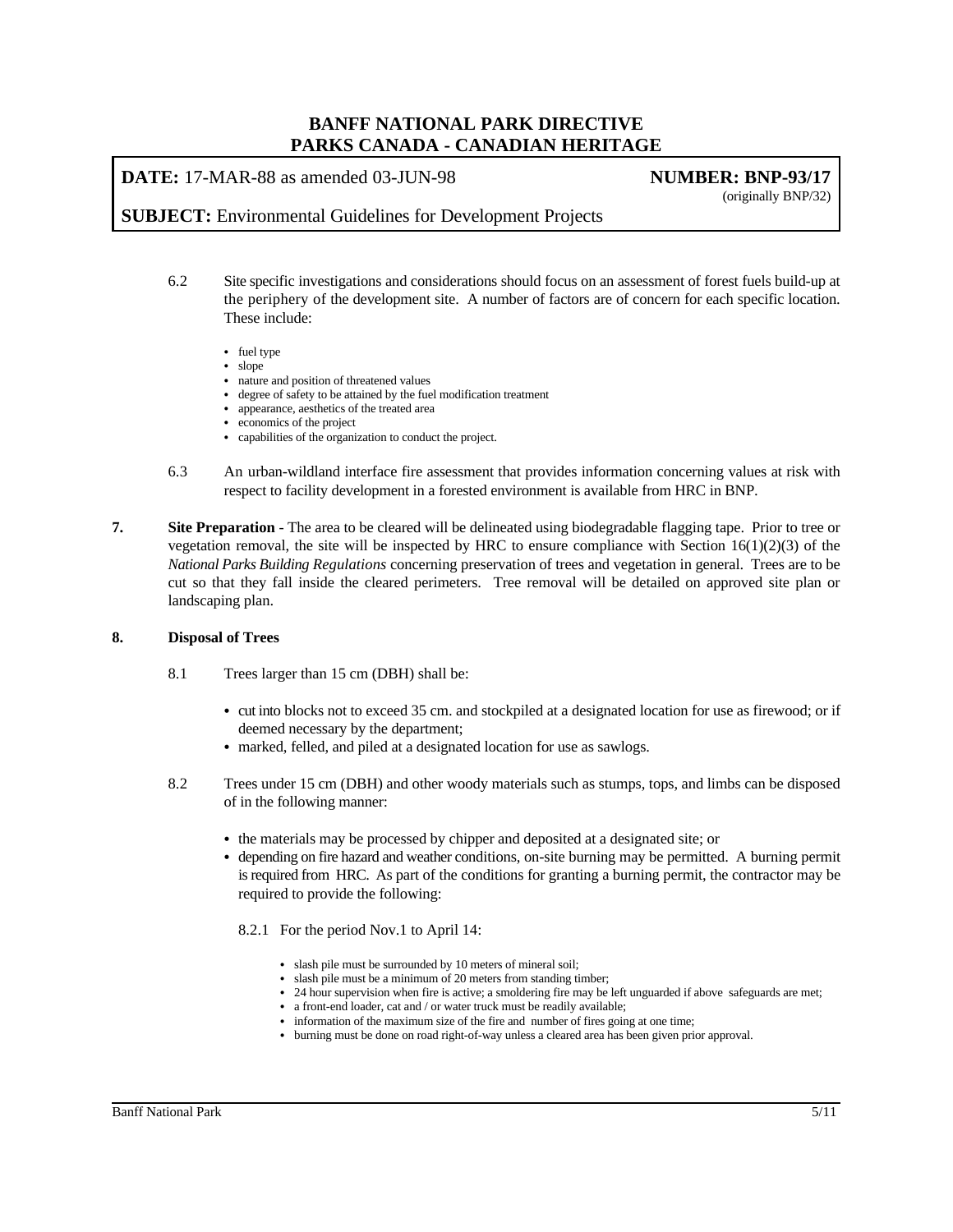**DATE:** 17-MAR-88 as amended 03-JUN-98 **NUMBER: BNP-93/17**

(originally BNP/32)

**SUBJECT:** Environmental Guidelines for Development Projects

8.2.2. In addition to the above, for the period of April 15 to October 31:

- C fire weather index (FWI) readings must be less than 10. Note: under certain conditions and with special precautions, a fire permit may be issued when the FWI is greater than 10.
- 8.3. The following are the conditions that may be imposed on the burning permit to minimize smoke pollution:
	- a hot continuous hot fire produces minimum amounts of smoke; a continuous burning operation may be required to ensure minimum smoke pollution;
	- the number of fires;
	- burning permits may not be issued until upper level winds are forecast which will help dissipate the smoke.

#### **9. Construction Materials**

- 9.1 Materials Storage Construction material shall normally be stored within the confines of the development site. Under no circumstances may construction materials be stockpiled in the trees along the perimeter of the site or upon any area designated for protection within the site. Off-site storage of materials in undisturbed areas may be allowed only if permission is obtained from the lessee of the land involved in concurrence with HRC, or in another location designated by the ESO assigned to the project.
- 9.2 Trade Waste Trade waste (construction waste) materials will be disposed of at the designated trade waste area only. The designated Trade Waste area for Banff National Park is the Castle Junction Tradewaste Site. This facility is located on Highway # 93 South, near Castle Junction, and is administered by the Town of Banff, as an Alberta Class III, Industrial landfill restricted to inert solid wastes only. A permit is required and can be obtained from the Town of Banff Administration Office between 0900 and 1630 hrs., Monday through Friday.
- 9.3 No food, domestic garbage, recyclable materials, or hazardous wastes may be deposited in the trade waste area.

**NOTE:** *National Park Garbage Regulations* Sec.6(1): "No person shall convey or cause to be conveyed any garbage in a vehicle that is not properly constructed and covered so as to prevent the contents thereof from escaping".

#### **10. Soil Materials**

10.1 Clean Fill - Clean fill ( stripping or excavated materials ) will be deposited in an area designated for this purpose, and in accordance with Banff National Park Directive # 22, *"Guidelines for Management of Excavated Materials".*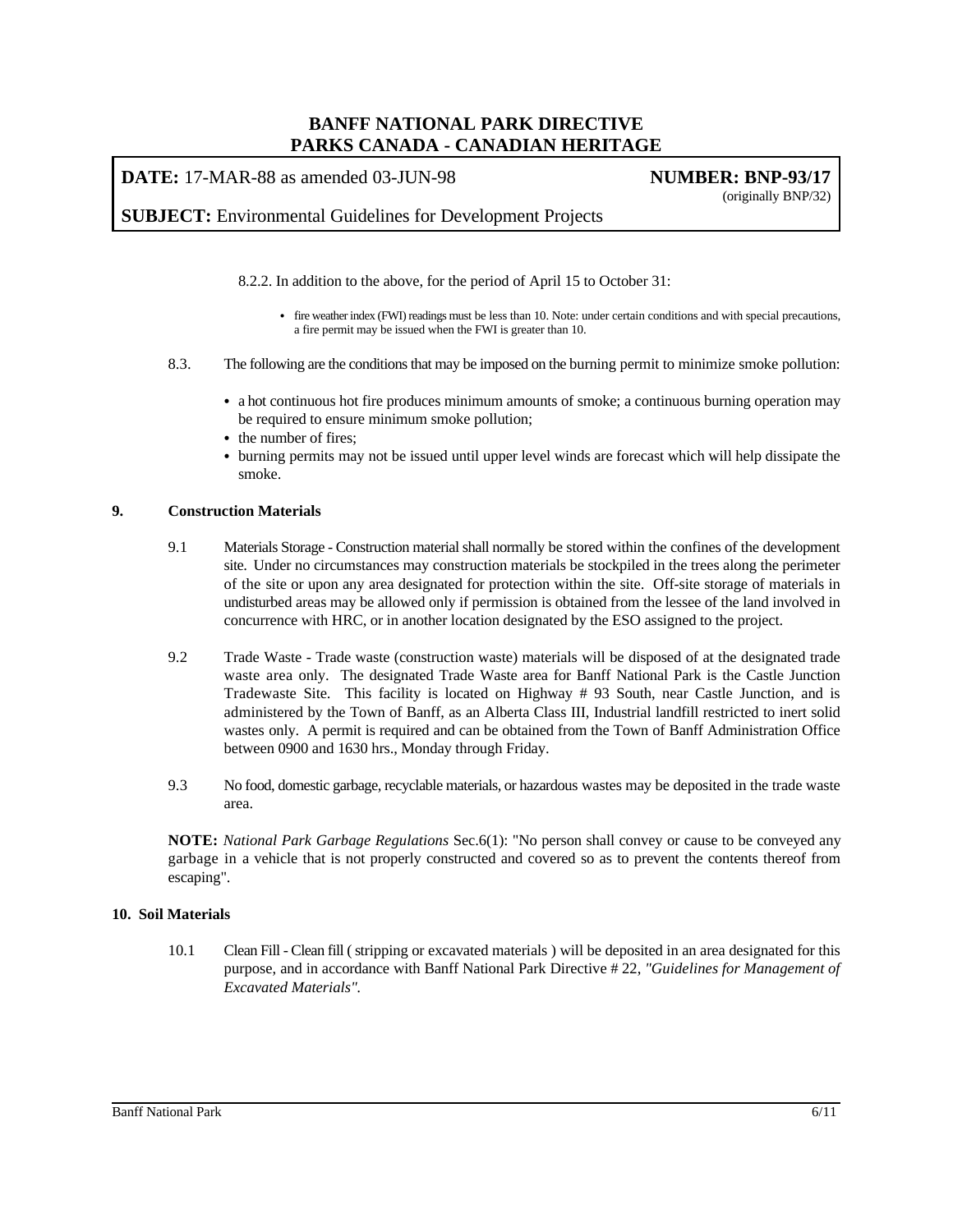**DATE:** 17-MAR-88 as amended 03-JUN-98 **NUMBER: BNP-93/17**

(originally BNP/32)

### **SUBJECT:** Environmental Guidelines for Development Projects

- 10.2 Stripping The topsoil layer in the BNP area is frequently very thin. Successful site rehabilitation depends on either careful saving of the limited topsoil resource, or undertaking the expensive alternative of hauling topsoil from outside the Park.
	- Measures required to conserve the valuable topsoil resource must be identified. This may include stockpiling on-site for immediate rehabilitation, or disposal at an area designated by the Superintendent.
	- Care must be taken during both grubbing and stripping operations to ensure that the trees and roots on the edge of the clearing limits are not disturbed or damaged. This phase will be closely monitored by HRC.
	- In some instances where steep backslopes are involved, grubbing and stripping may not be permitted. Stumps would be cut flush with the ground, and the ground cover left undisturbed to promote slope stability. This will be determined by an on-site inspection by the ESO.
	- Material encountered below the topsoil layer, which is not suitable for construction purposes may be disposed of at designated locations in accordance with Park Directive # 22,*"Guidelines for Management of Excavated Materials".* Arrangements to dispose of the surplus material must be made with theESO responsible for monitoring the project.
	- Depending on the type and volume of material encountered, special conditions may be imposed regarding compaction and rehabilitation at the disposal area.
- 10.3 Contaminated Soil The issue of contaminated soils and disposal practices will normally be identified through CEAA. However, where past and present land use practices have led to soil contamination, certain actions will be required. These include:
	- Soil testing at the expense of the proponent. Level of contamination will be in accordance with the Canadian Council of Ministers of the Environment guidelines, and acceptable levels will be decided by the park. Minimum acceptable standards for in-park soil contamination and remediation will be to the "Parkland" level.
	- Soil disposal at the expense of the proponent. All contaminated soils will be removed from the park. No treatment of contaminated soils ( ie. bio-remediation, land-farming, etc. ) will be allowed within the park. Disposal of contaminated soil material will be at provincially certified disposal sites. Written proof of disposal of contaminated soils will be required.

#### **11. Control of Toxic/Hazardous Materials, Fuels.**

11.1 Toxic/Hazardous Materials - All toxic/hazardous materials will be stored and used in accordance with relevant federal and provincial legislation pertaining to these materials. Spill contingency plans and equipment will be on-site, and employees will be aware of such emergency procedures as required. The ESO will be made immediately aware of any and all spills of toxic or hazardous materials. All hazardous wastes will be disposed outside BNP. This material will be disposed of in conformance with all relevant Federal and Provincial legislation and regulations pertaining to the transport and disposition of hazardous wastes.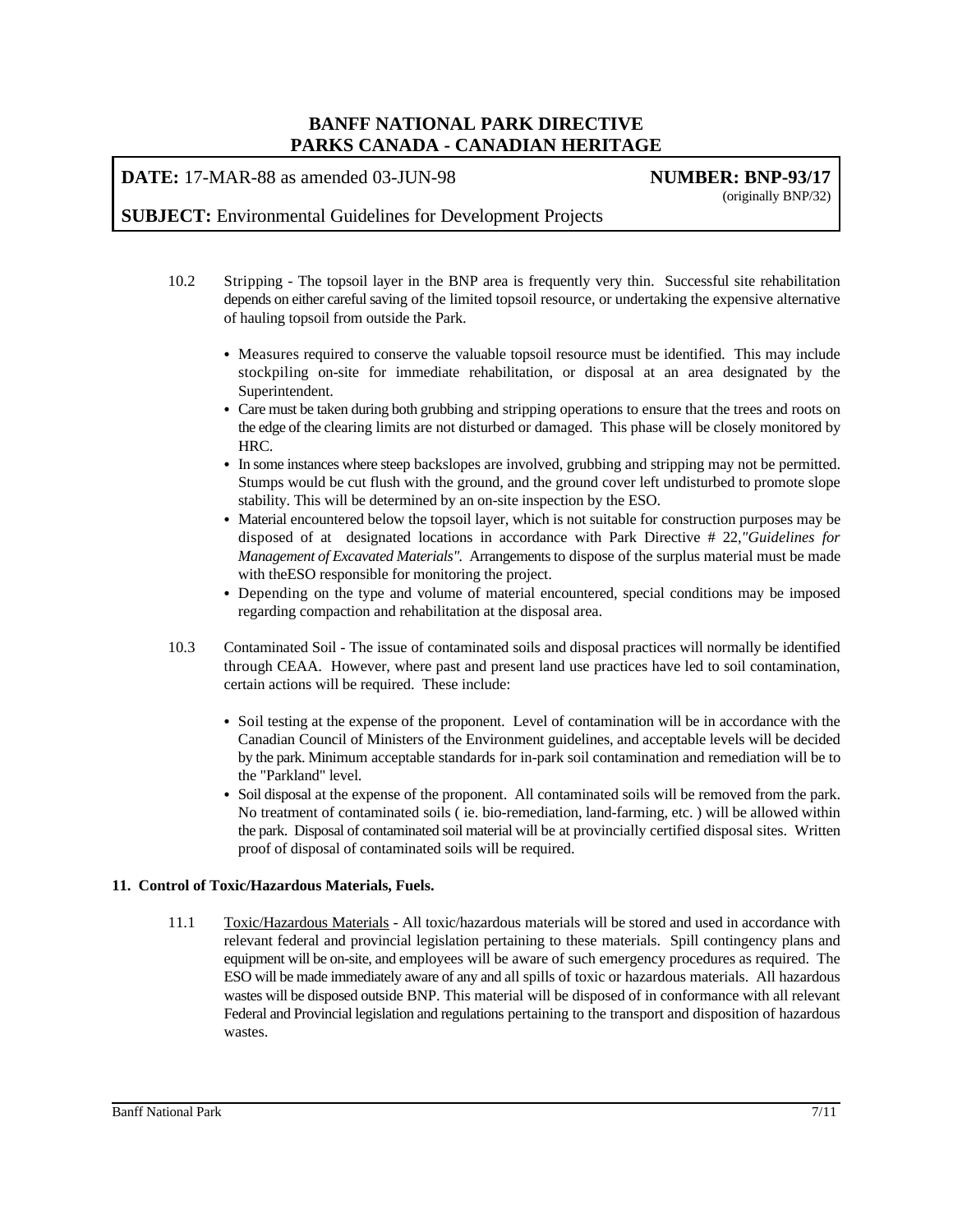**DATE:** 17-MAR-88 as amended 03-JUN-98 **NUMBER: BNP-93/17**

(originally BNP/32)

**SUBJECT:** Environmental Guidelines for Development Projects

- 11.2 **Fuels** Permits for on-site storage of fuel or other inflammable liquids must be obtained from the ESO monitoring the project. Depending on the volume and location of the storage site, the following conditions may apply.
	- Fuel storage and refuelling areas will be designated.
	- The designated storage area will be bermed to enclose 125 % of anticipated storage tank volume. The bermed storage area will be underlain with an impermeable liner. All contaminated rainwater, contained within the berm, will be collected and removed from the park. Other special protection measures may be required to prevent mechanical damage of the tank.
	- All soil material contaminated during refuelling operations will be collected and disposed of outside BNP at an appropriate facility. Written verification of such disposal will be provided to theESO.
	- Spill contingency plans will be developed and appropriate equipment to implement such plans will be in place, in the event of accidental spillage or tank malfunction. Fire protection equipment will be available on-site. The ESO will be made immediately aware of any spills.
- **12. Excavating** Disposal of surplus excavation material shall be handled in a similar manner to the disposal of surplus stripping material.
- It is extremely important in all excavations to ensure that excavated material is not permitted to sluff into the surrounding tree cover, or to bury any plant material that is to be retained. Trees and shrubs on the perimeter of the site can be severely damaged by burial or damage involved in retrieving this material at a later date.
- Rocks rolling down steep slopes during excavation or dumping of fill material can severely damage vegetation below. Special attention by equipment operators and extensive downslope protection work may be required.
- Careful equipment operation is required to ensure that mechanical damage to trees and surrounding vegetation does not occur. If damage does occur, an approved horticultural sealant will be applied to the tree damage as soon as possible.
- All equipment operators should be instructed that the operation of construction equipment off-site is not permitted. This applies both to the perimeter of the site, and to any areas within the site that are protected in a natural state.
- C Alberta Region archaeologists must be informed of any projects in the park that require excavation. This will be scheduled at the preliminary/design phase of the project. Archaeological/Historical concerns will be cleared by Alberta Region Archaeological Division prior to initiation of excavation.
- Material sources, material storage areas and width of excavation ditches will be identified and recognized as part of the cost estimate of the project ( trucking requirements, etc. ).
- All open excavations will be signed and fenced appropriately in order to minimize hazards to both the general public and to wildlife.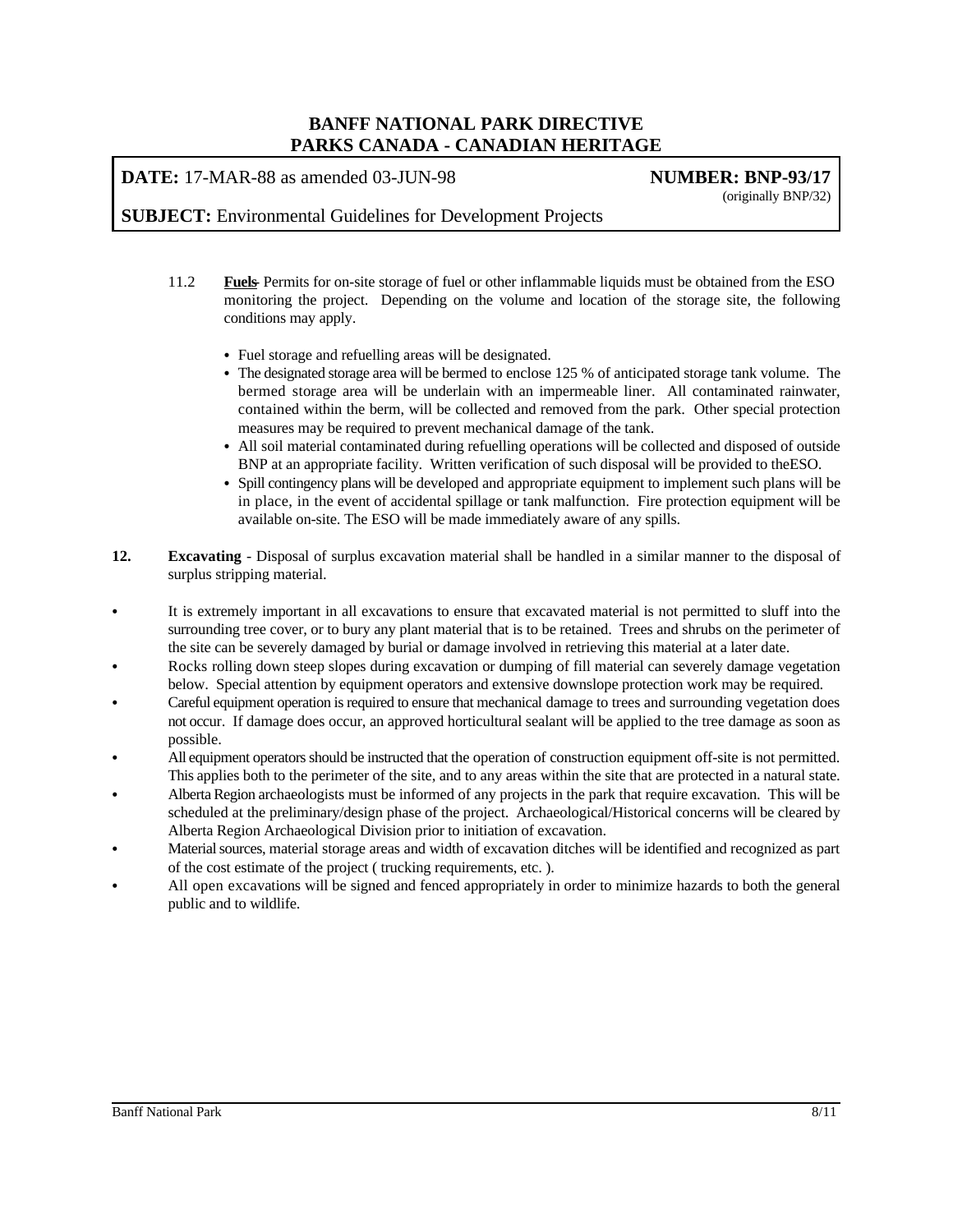**DATE:** 17-MAR-88 as amended 03-JUN-98 **NUMBER: BNP-93/17**

(originally BNP/32)

### **SUBJECT:** Environmental Guidelines for Development Projects

**13. Foundation and Concrete Work** - Indiscriminate disposal of concrete or concrete residues around the site perimeter is not permitted. A concrete truck cleanout area will be identified for each project. Concrete residues will be disposed of at the Castle Junction Trade Waste Pit, or outside the Park at the proponents expense.

#### **14. Pollution of Rivers or Streams**

- 14.1 No rock, silt, cement, grout, asphalt, petroleum product, lumber, vegetation, domestic waste, or any deleterious substance shall be placed or allowed to disperse into any stream, river, pond, storm or sanitary sewer, or other water course.
- 14.2 All fuels, oils, lubricants and other petrochemical products will not be stored within 100 meters of any waterbody (including wetlands).
- 14.3 The crossing of any waterbody (including wetlands) by construction equipment, or the use of such equipment within waterbodies is strictly prohibited unless prior approval has been confirmed through CEAA.
- 14.4 Only approved chemically treated wood will be allowed near water courses. Sawdust and wood scraps will not be allowed to enter waterbodies.
- 14.5 Erosion control measures will be implemented on all development sites in order to ensure that off-site run-off is minimized and sediments contained within site perimeters. All pumping of water will be subject to approval of the ESO.
- 14.6 Site rehabilitation will be an urgent priority. For construction areas adjacent to watercourses, special protection and / or reclamation measures may be required.
- 14.7 River or streambeds will not be used for borrow materials
- 14.8 Excavated fill or debris will not be dumped into waterways.

#### **15. Pollution Control**

- 15.1 Equipment and generator plants will operate in accordance with the Alberta Clean Air Act, and Federal Environmental Protection Service emission control regulations/guidelines.
- 15.2 Work schedules and equipment use may be controlled to prevent excessive noise and disturbance to park visitors. Any such control measures should be specified in the contract documents.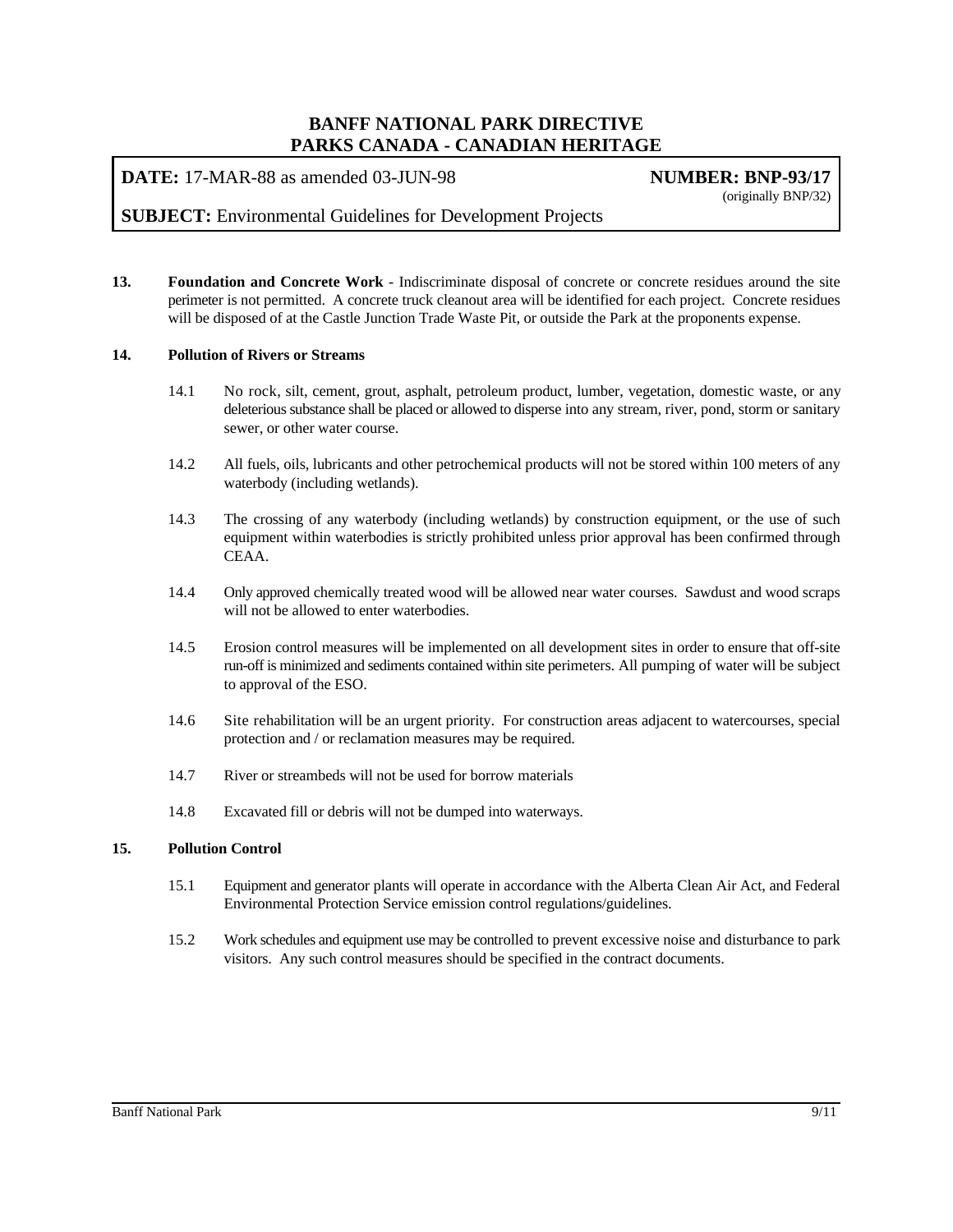**DATE:** 17-MAR-88 as amended 03-JUN-98 **NUMBER: BNP-93/17**

(originally BNP/32)

### **SUBJECT:** Environmental Guidelines for Development Projects

- 15.3 Materials and work site areas will be wetted down as necessary, to prevent blowing dust and debris. Measures will be taken to contain and control and collect windblown debris.
- 15.4 All hazardous and potentially toxic materials used in development projects will be securely stored in a responsible manner during development activities.

### **16. Site Rehabilitation**

- 16.1 Site rehabilitation will receive the highest level of attention. A well conceived landscape plan that identifies rehabilitation goals and identifies physical limitations (ie. water, soil nutrients, suitable species, etc.) to rehabilitation success, will not only serve the best interest of the national park, but also result in the least cost approach in the long term.
- 16.2 Any deviation from the park approved landscape plan will require permission from the Superintendent.
- 16.3 All survey stakes, flagging tape, etc. is to be removed at the conclusion of the project.
- 16.4 The Project Manager will inspect the construction site for the following:
	- a thorough site cleanup including general litter.
	- any required topsoil is clean and weed free. Sources of topsoil introduced into the park will be approved by the project manager before being allowed into the park. The proponent will ensure numbers and species of approved plant material as per the landscape plan.
	- $\bullet$  the application of appropriate types and amounts of fertilizers
- **17. Blasting** (see Park Directive #14 *"Control of Explosives"*)
	- 17.1 All blasting must conform with existing regulations and be accomplished under the supervision of a licensed blaster.
	- 17.2 No blasting will be allowed under water or within 100 meters of spawning beds.
	- 17.3 Storage of explosives will be subject to National Parks Regulations.
	- 17.4 Fly rock shall not be permitted to damage surrounding vegetation. Use of blasting mats may be required.